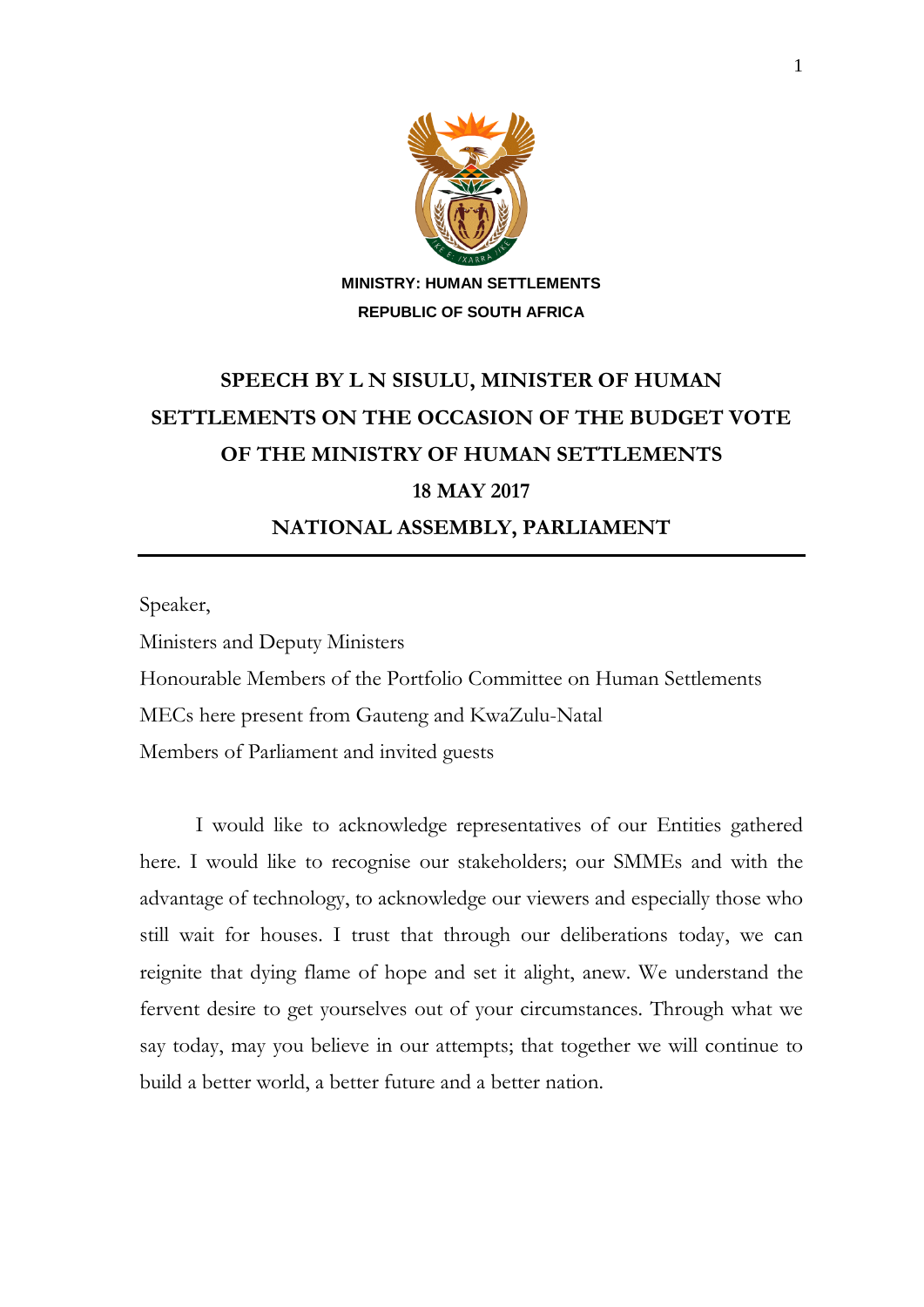Today is an auspicious day in my calendar, as it just happens to be the birthday of a humble man who gave all he could to the cause of freedom and gave me life, values and passion. I dedicate this Budget Vote to him – the late Comrade Walter Sisulu.

We have with us here today a young, outstanding, very special and brave seven year old boy, fighting against cancer for the past four years of his little life. A beautiful soul called Junaid. He is a special guest of mine and has become a passion as I join millions of others affected by the effects of this dreaded cancer.

Marie Curie, a double Nobel prize winner and well known to all of us for her pioneering work on the X-ray and in her attempts in the fight against cancer, observed in a sobering moment, in a conversation with a friend, the following remark:

"One never notices what has been done. One can only see what remains to be done."

This is as true of cancer, with all the advances in its cure, as it is in our case in the issue of housing for our people. Working very hard, we are number one in the world in the delivery of subsidised housing for the poor, having now delivered close to 4.5 million houses and subsidies. And yet it is not that achievement that we see  $-$  it is that which still needs to be done  $-$  the millions who still live in appalling conditions.

Our communities are waging many struggles for better service delivery from their elected government and are continuously holding us to account on the promises that we have made to them. They wage a new struggle for self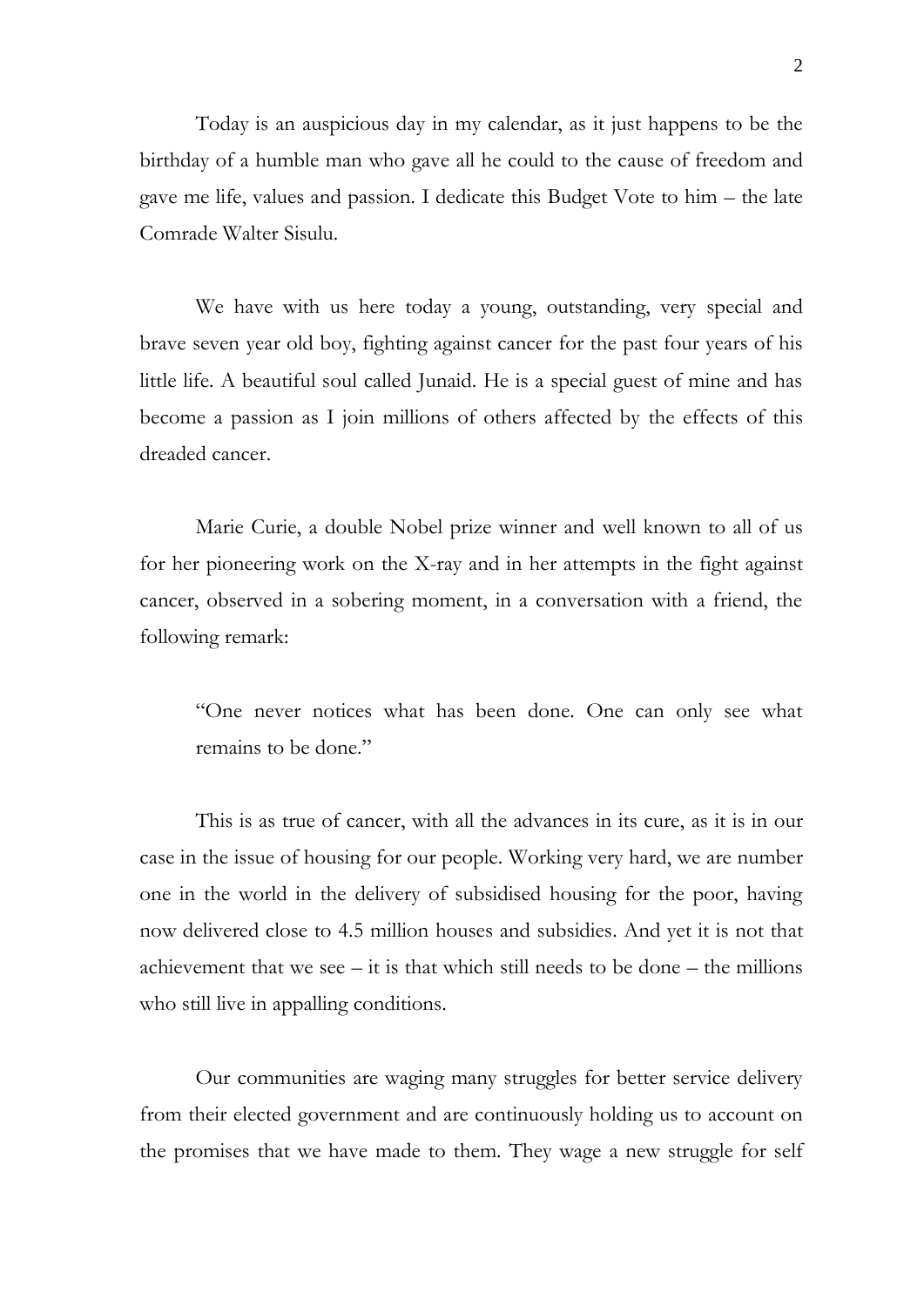expression and self actualisation when they take to the streets to demand better service from us. We have to give them the benefit of the doubt and attend to their expression of anger.

Last week we experienced a wave of protests around some areas in Johannesburg, notably Ennerdale, Eldorado Park and Joe Slovo Park. After gathering what information was available and bringing together all three spheres of government, we met with representatives of the protesting communities at the University of Johannesburg Soweto Campus on Sunday. The lady that all of you would have seen on television furiously spouting fire, her name is Marge, is a sober minded citizen who made it clear at our meeting that, though the protest was geographically located in previously Coloured areas, that the protests were not a Coloured problem – she herself being a Swazi.

The nub of the problem, she said, was that "here we are dealing with a huge problem of drug addiction, criminality, land invasion and overcrowding." On hearing this well articulated statement, our first reaction to this was – but this is not purely a housing matter  $-$  it is a social dysfunction issue. But we soon realised our worst case situation.

That meeting, for us, put into perspective the reality of our situation: that the provision of decent human settlements is an essential first step towards a solution to address most of our social ills. It is no longer only about a constitutional right, a Freedom Charter directive and the basis for dignity. It is now more than ever about the restoration of normalcy in society, where so many social ills thrive in conditions of poverty, homelessness and squalor. That indeed the environment determines the consciousness of a people and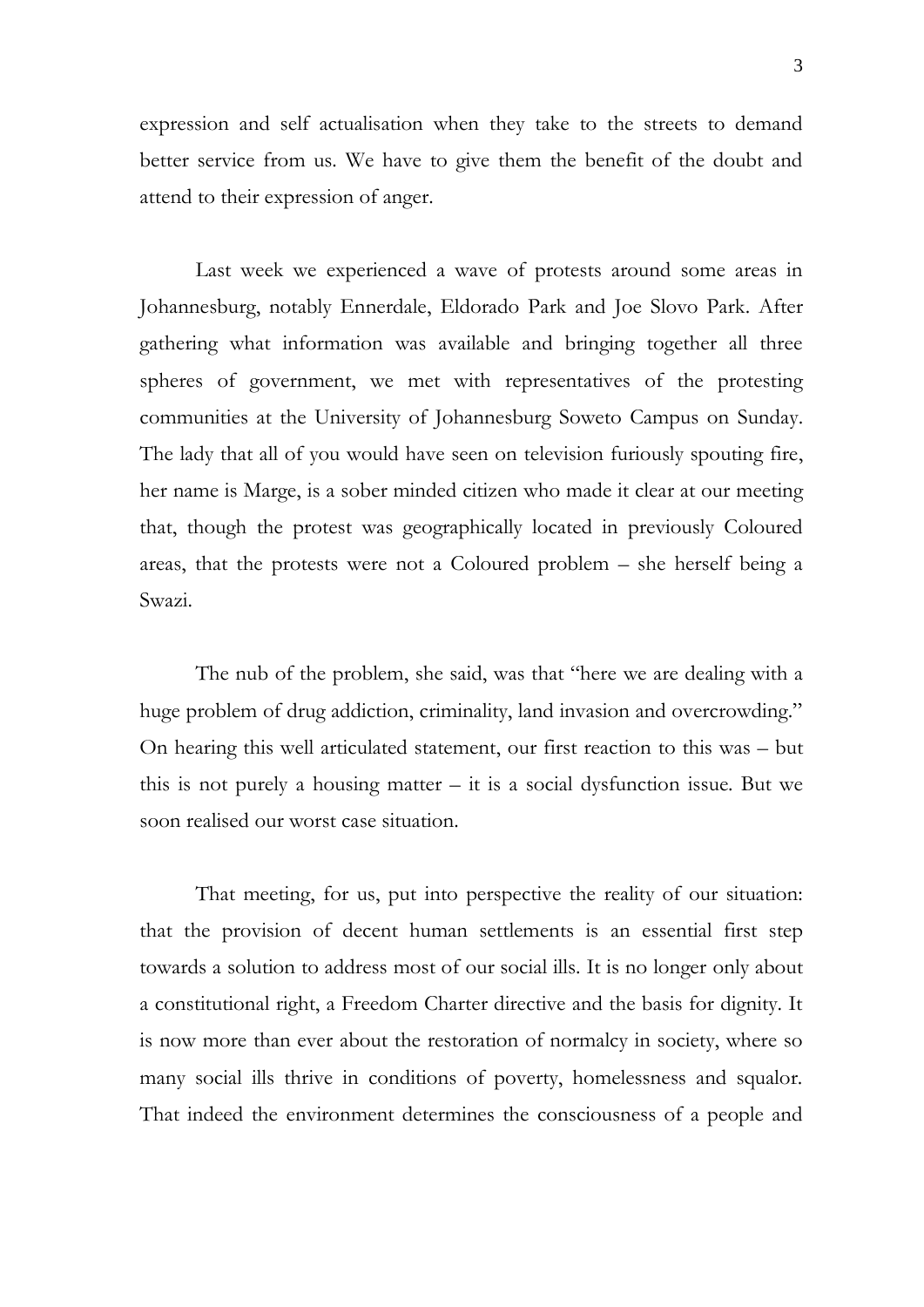that a decent environment creates a different perspective, a different affirmation of self.

The full extent of our work was brought down to its lowest level of abstraction. So this is what human settlements is about: from cradle to the inevitable grave, every family must be settled in relative dignity, security, and access to opportunities that allow them to realise and fulfil the full potential, and the entire spectrum of that which would take us to a transformed society.

We left the university, having managed a difficult meeting of angry people to the end, and we went away very sober about the enormity of our task, but also very glad we responded to our people. Whatever our misgivings about the value of responding to the violence, whatever our distrust that these may have been engineered protests.

We were there, not only to provide solutions to real problems, but to show that we care and that we are a responsive government. What's more, it was all three spheres of government and their officials united in a common purpose. My gratitude to MEC Mashatile, Mayor Mashaba and Mayor Msimanga, for showing that whatever our differences, our people come first.

We have already, as of yesterday, started a process of registration of the people in affected areas, using mobile units so that we can update our data base. This we will replicate in all such areas. I will come back to the matter of the solutions we offered, because they are of general application. The plight of the people of Ennerdale is replicated country wide. It is the plight of backyarders, the plight of the excluded, the plight of those who live in compromised circumstances. It is about the restoration of their humanity.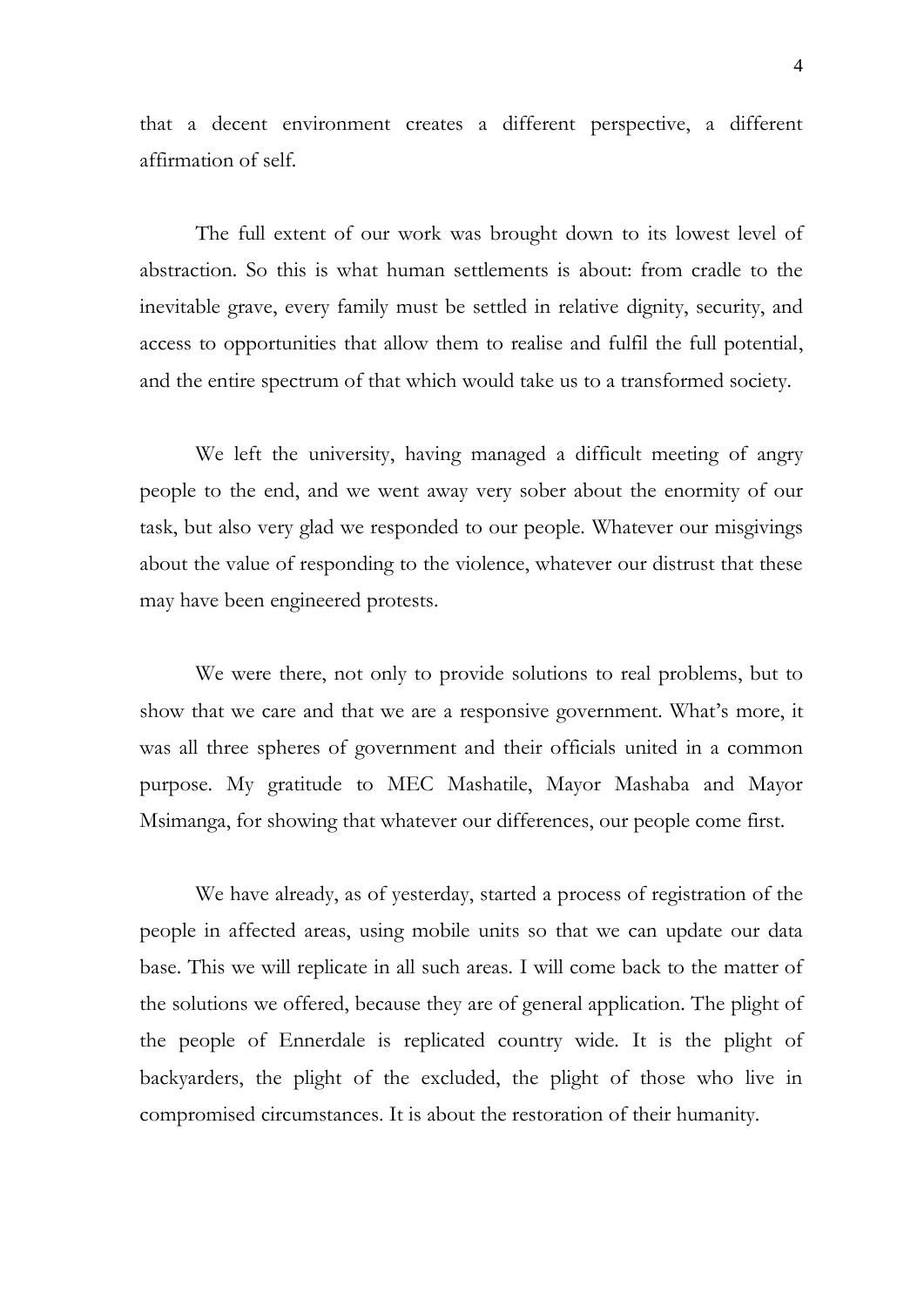We commend the leaders of the various communities for a very frank and robust engagement. We urge other communities to establish their own steering committees that will, together with their local councillors bring to the attention of government their urgent needs rather than resorting to violence to be heard. Beyond demystifying the perception of government as the sole deliverer of services, we were able to engage the communities about their own responsibilities. For every right in the Constitution, each citizen of this country has a responsibility. We should all use every opportunity to empower our people to understand that their own constructive efforts are an essential part of their own development.

In March, we were confronted in Cape Town by the tragedy of the annual fires in Imizamo Yethu in Hout Bay. A large section of Imizamo Yethu was devastated by fires that killed an entire family of three and it took us a whole week to find the burnt out remains of the child of the family. It destroyed 3 500 homes and displaced 15 000 people. Since then, there have been more deaths in that informal settlement, a vicious cycle of poverty, fires, destruction and death. Again my gratitude to MEC Madikizela and Mayor De Lille for the cooperative way in which the matter was dealt with.

In both engagements the most important undertaking we walked away with is the commitment that the communities will work with government and will abide by our laws. Land invasions will have to stop so that we can use the land to benefit the greatest number of people and that violence is not an acceptable form of protest.

Out of all of these experiences we have had to find quick solutions and we have had to think on our feet. We will introduce several policy initiatives that we have developed on the hoof, which will enhance our delivery range.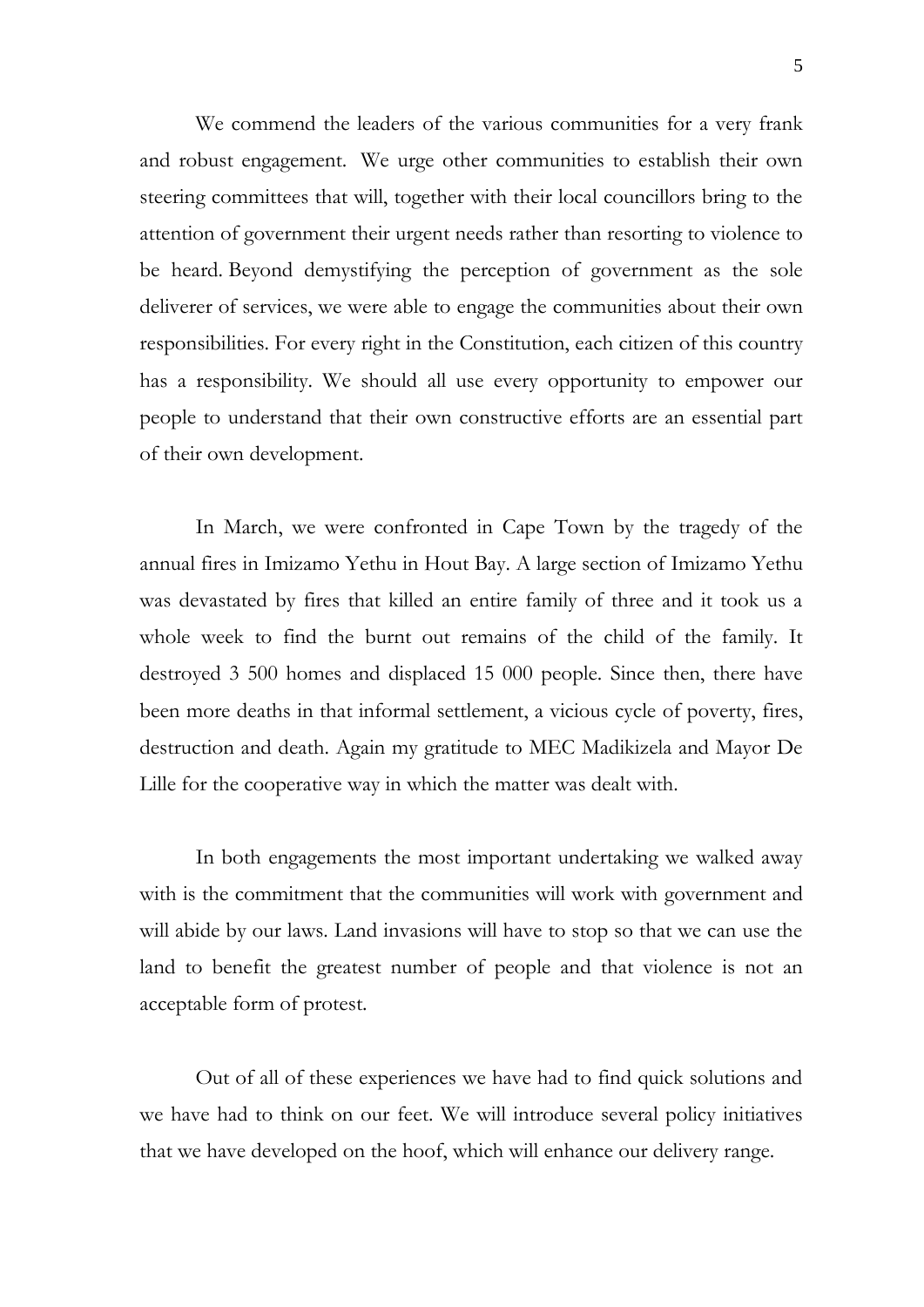Policies and ideas grow and develop as we ourselves mature as a government. We in the Department are much clearer now about the scope of our own work. When we introduced the idea of Human Settlements in 2004 that was far and away the most radical policy we had had. But it gets more radical. The intent was to reverse Apartheid spatial damage, creating human settlements with all the social amenities. We piloted these in several provinces and we more or less have a blueprint of the fundamentals of this policy directive. But with experience we are beginning to define and put life into these fundamentals and through every hurdle we have experienced, through every difficulty, it has been a learning curve that we are glad we experienced and found solutions to.

At this point I would like to announce that we have put together a team to craft legislation on human settlements. And the time it has taken us to get to this point has been worthwhile because the policy is richer now than it was last year and the legislation will be a much more solid legal instrument.

Our quest to return to our people their cherished dignity is on course. Among our key priorities has been the provision of housing to M**ilitary Veterans**. Our delay in rolling out this programme has been due to the fact that there has been no credible database from the Department of Military Veterans. I have established a Task Team to work around the clock to solve this. The team has had success in breaking the back of our problem. Within three weeks they have verified 1 440 military veterans and placed them in houses. To reach quick solutions we have offered the indigent the option to take up available 40m² houses.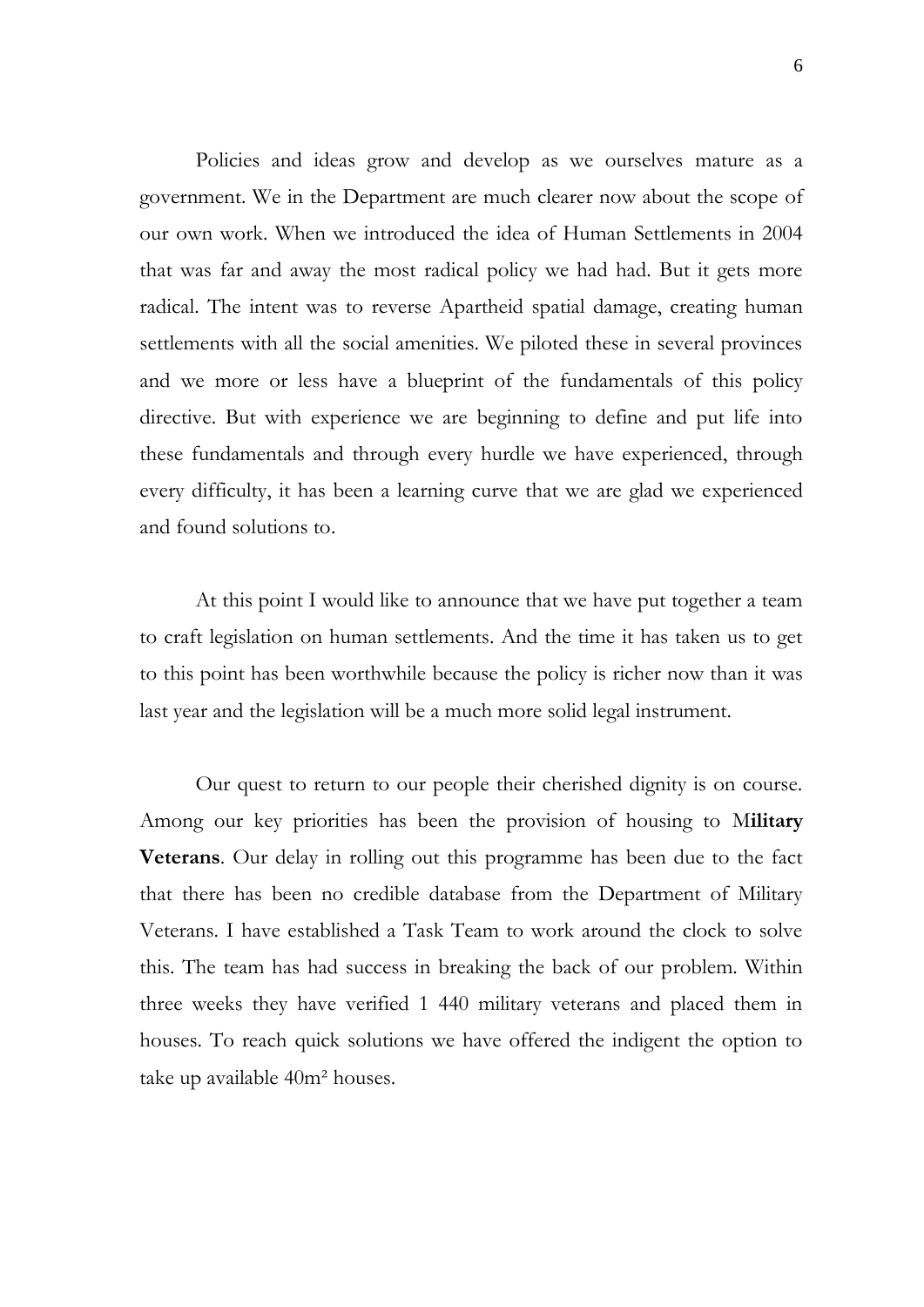Honourable Members, we come here every year to reconfirm our undying determination to offer every indigent citizen a fair chance at living in settlements that offer dignity, homes and viable communities.

We have to hasten the pace of delivery on an urgent basis. The use of **innovative material** is an absolutely essential response to our solution to build more houses right now. It is quicker and on scale cheaper. We'll have a phased-in approach to remove people from the most appalling conditions to decent temporary shelters before their final allocation. It will also help us weed out beneficiaries of the system and those who are double dipping. A Temporary Shelter Policy, as opposed to TRAs, which are disaster-linked, was approved by Cabinet in 2007 as a fast-tracking process with clear specifications.

This, coupled with the use of innovative material is the way we would like to go, because the one-track system of building is no longer sustainable. We need to diversify and time is not on our side.

We are now concentrating on serviced sites. The HDA has identified land for our purpose, ensuring that it is serviced. It will be partitioned and people would be able to move to their own stand and build their own houses, through a monitored PHP programme, managed by the Deputy Minister. These are now our urgent interventions for massive roll-out..

Secondly, I am of the opinion that we need clear cut responsibilities for metros and provinces, within the framework of the law, and insist on the monitoring of these. Part of what causes agitation is the disconnect between the two spheres.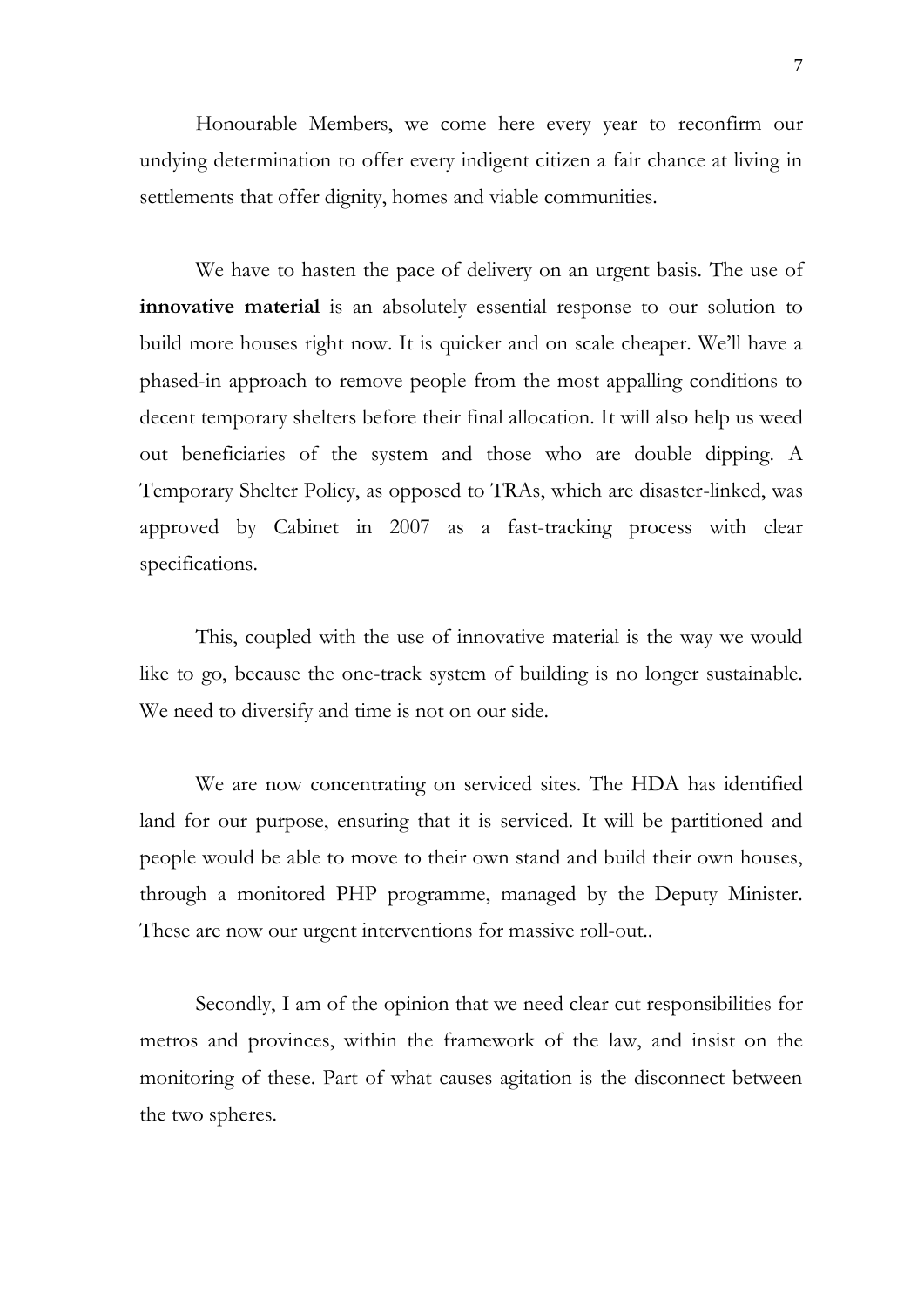Having completed the USDG policy, the responsibilities of the municipalities are very clear cut. They have to put the necessary infrastructure in place, maintain it, provide additional amenities required for human settlements and provide all the services that government is expected to provide, strictly monitoring adherence to the by-laws, which will help us cut down on the multiplication of informal settlements and keep our human settlements and cities clean. They also manage the allocation from the centralised database. We are putting in place time frames for all these processes.

In order for us to be at one over the human settlements problems that we face and will continue to face, let me sketch out the terrain we have to cover. Urbanisation is a real and growing trend, growing, in our case, at the rate of 2.4% per annum with more and more people now living in cities, with increasing pressure on ourselves and municipal services. The infrastructure in our cities is not coping with the rapid increase of the population. Our cities are struggling to be integrated and accessible, so the poor continue to spend a great deal of money on transport and energy. The wisdom of working together to move South Africa forward has never been clearer than it is now. It is now more essential that Municipalities, Provinces and National Governments cooperate and collaborate with each other in the development of housing and human settlements. It is time that we shift gear and get into serious intergovernmental contracting to plan, fund, implement and maintain human settlements.

Honourable Members, I announced a number of key policy and programme priorities in the past. It is therefore my intention today to report that we have indeed accomplished those goals we set ourselves.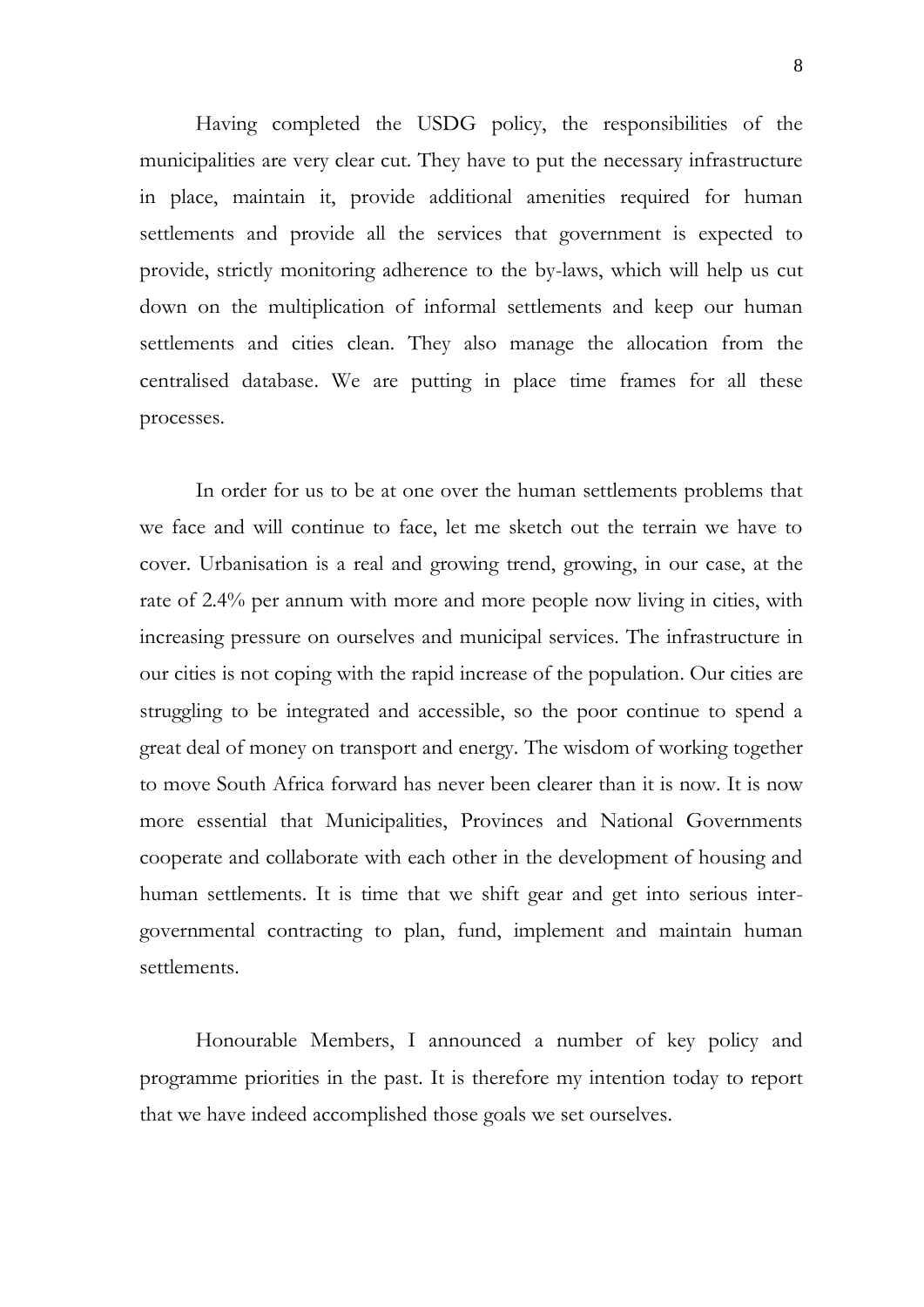What we promised we would do, we have done. Where we have had problems, we have found solutions.

We now have our own Bank, the Human **Settlements Development Bank** which has been established and will be launched on Friday morning. Members of the Portfolio Committee are invited to attend this occasion.

Supporting effective transformation of the human settlements sector is a key focus and this will be enabled by the provision of equity finance especially for emerging black entrants in the property industry. The outcome of which will be in line with government transformation objectives. This would require a fundamental shift from the ordinary banking mindset.

The Bank will faciltate the scaled up delivery of FLISP to qualifying benefiaries in the GAP market, including the Goverment Employee Housing Scheme. The strategic focus of the Bank will be to faciliate the increased provision of finance across the human settlements value chain, and the specific priority for the Bank in this respect is the mobilisation of and the provision of finance for all planned catalytic projects. The Bank would be the asset that our struggling Black entrepreneurs have been waiting for.

I indicated that we will establish an **Ombudsman** Office to deal with issues of conflicts between contractors, Provinces and Municipalities and the perception of corruption in the sector. With the Ombudsman Office, we are setting up a structure that will mediate, work with all stakeholders to resolve disputes and cut through red tape for the best interests of the human settlements sector as a whole.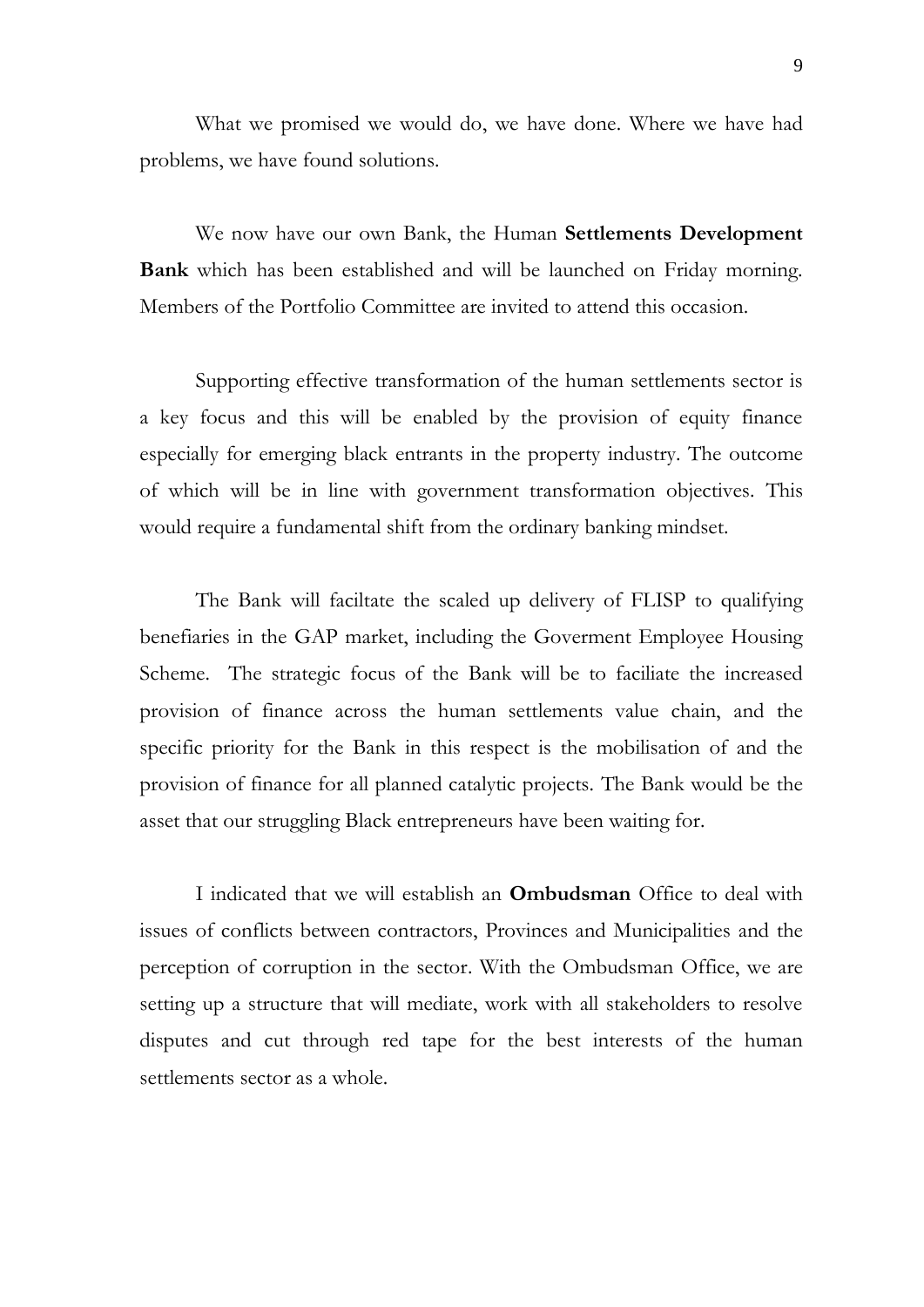We have completed the process of appointing a Human Settlements Ombudsman, who is Mr Themba Mthethwa. He was previously the CEO in the Office of the Public Protector and CSOS. He has been laterally transferred into the post of Human Settlements Ombudsman. We will advertise for the position of a Deputy Ombudsman because of the enormity of the responsibilities. He will prioritise the complaints of our entrepreneurs that are going bankrupt because of the non-payment from the Provinces.

With our new approach of moving into C**atalytic Projects**, the cooperative approach I spoke of earlier will assist greatly. I can confirm that we have already embarked on 46 government led catalytic projects approved by MinMec on 24 November 2016. We are also currently scanning 86 project proposals received from 68 private sector companies, which offers land. Our contractual obligation will be the time frames and adherence to specifications. Our promise to deliver on scale will be fulfilled. After this allocation of the budget, South Africa will be turned into a construction site.

The successful delivery of the Catalytic Projects will make a substantial contribution to urban renewal and will be a huge job creation boost, both during and post development as we are going to change the environment in which our people operate as well as the complexion of the construction industry. The selection will encourage and support black and women owned contractors and construction companies that can produce on their own. There is no longer a need for female contractors to have a surrogate to reach their full potential. Finally we will have produced an industry that reflects the demographics of this country and will generate huge possibilities for SMMEs.

Transformation and inclusivity are the impetus behind this and it is through this vehicle that we are going to change the landscape in which our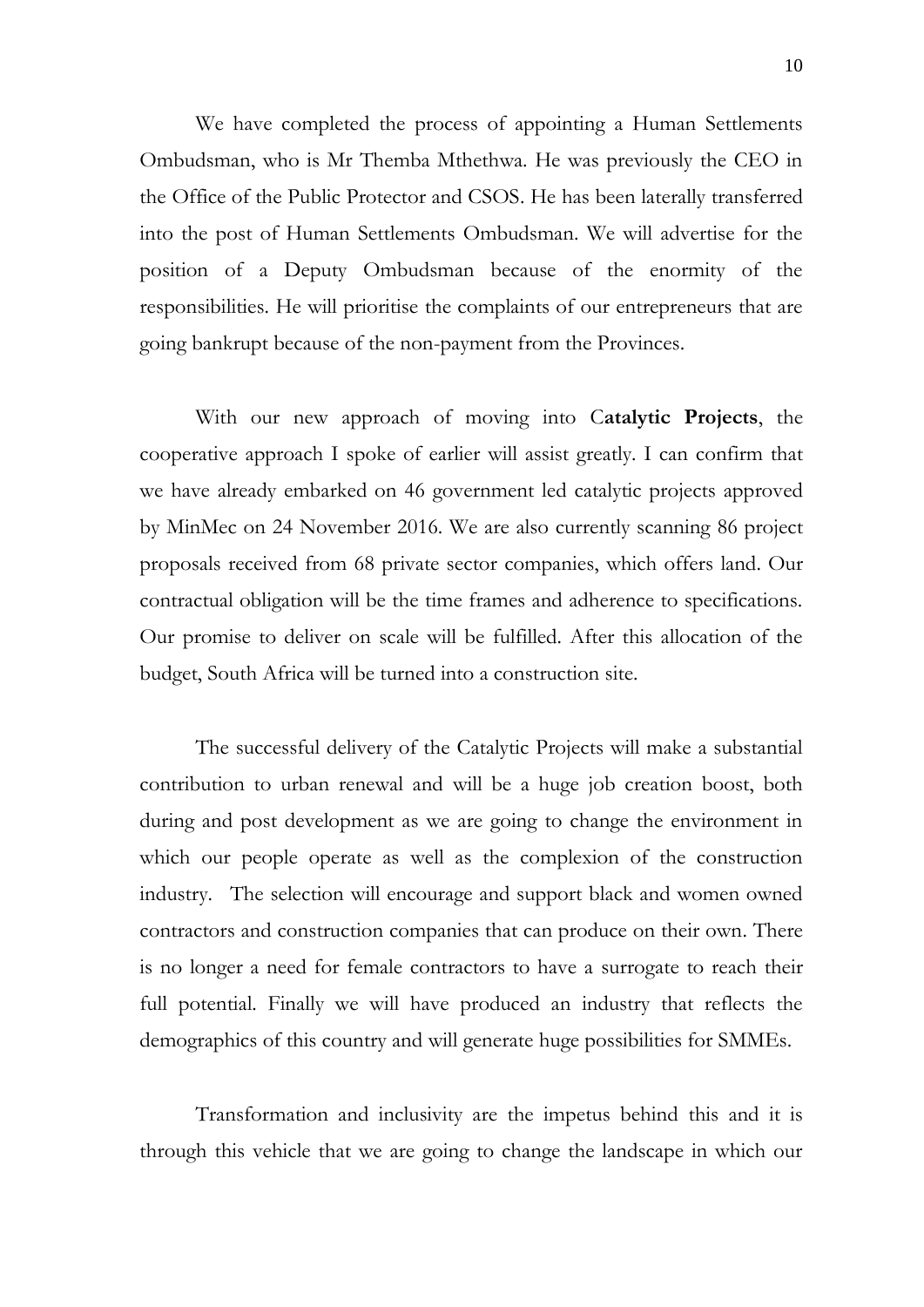urban population lives and works. Our aim is unashamedly radical spatial transformation through Integrated Development Planning, empowering the previously disadvantaged.

I have spoken about the challenge of the fair allocation of houses to people who qualified for housing benefit. I said that "We have investigated this matter of the waiting lists and have found that there is no credible data list against which a municipality can verify the waiting list and make appropriate allocations."

I committed my Department to creating a **credible centralised database** of those legitimately waiting for a house. This will protect the integrity of the database and the system. It will also protect Councillors who are often accused of corruption in the allocation of houses. Citizens will be able to apply in designated areas for housing assistance and check their own details and place on the waiting list.

Since I made this commitment, my Department has worked tirelessly to build this database and made sure that it links through to transparent processes of applying for a housing opportunity. The information system, built on a web-based platform, is called the National Housing Needs Register (NHNR). The Housing Needs Register has 2.22 million records, and each record represents a household that registers a housing need over the last seven years. This places the Department in a stronger position to address people's needs.

Chairperson, we have established a single national housing needs register (or database) that will be a single central reference platform and assist us in monitoring all housing programme planning and housing allocations. It is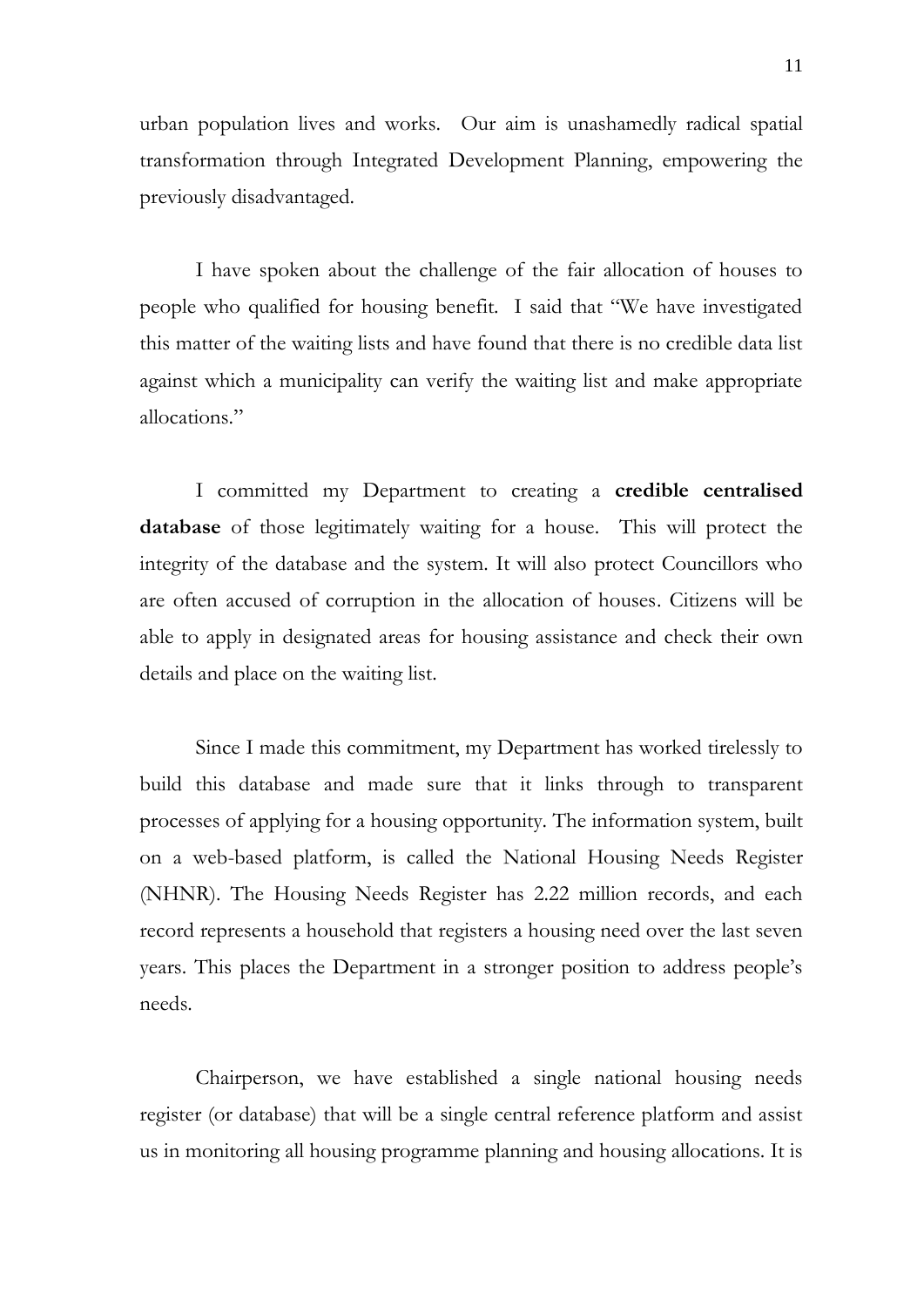possible to know and prioritise all persons in need of what type of housing, in which area and what they are able to contribute. In this regard, technological advances are proving to be the welcome wind in our sails. We are working together with Statistics South Africa and the Department of Science and Technology to build and govern the housing needs register.

I have since created a Task Team to expedite these processes so that we can have an efficient system of application and verification. In this we are joined by the CSIR, StatsSA and Black entrepreneurs.

We promised that we would upscale the delivery of **social housing**. The absorption capacity of the South African economy for good quality, high density, affordable rental housing (Social Housing) is 320,000 units. This need is outlined in the State of the Sector Report for 2016 published by the SHRA in March 2017. This demand for social housing is concentrated primarily around fourteen (16) urban areas where there is jobs growth and where the local economy is more buoyant (235,000 units in the Metros and 83,000 units in various Secondary Towns).

In order to enable large-scale development of social rental housing, I have approved and gazetted 138 restructuring zones across 38 municipalities. There are currently development applications for the SHRA to fund the development of 26,139 units spread across 54 projects.

We launched the biggest Social Housing development in the country with the President on 1 April 2017. On completion it will deliver one thousand housing units accommodating more than four thousand beneficiaries while improving their quality of lives through decent living.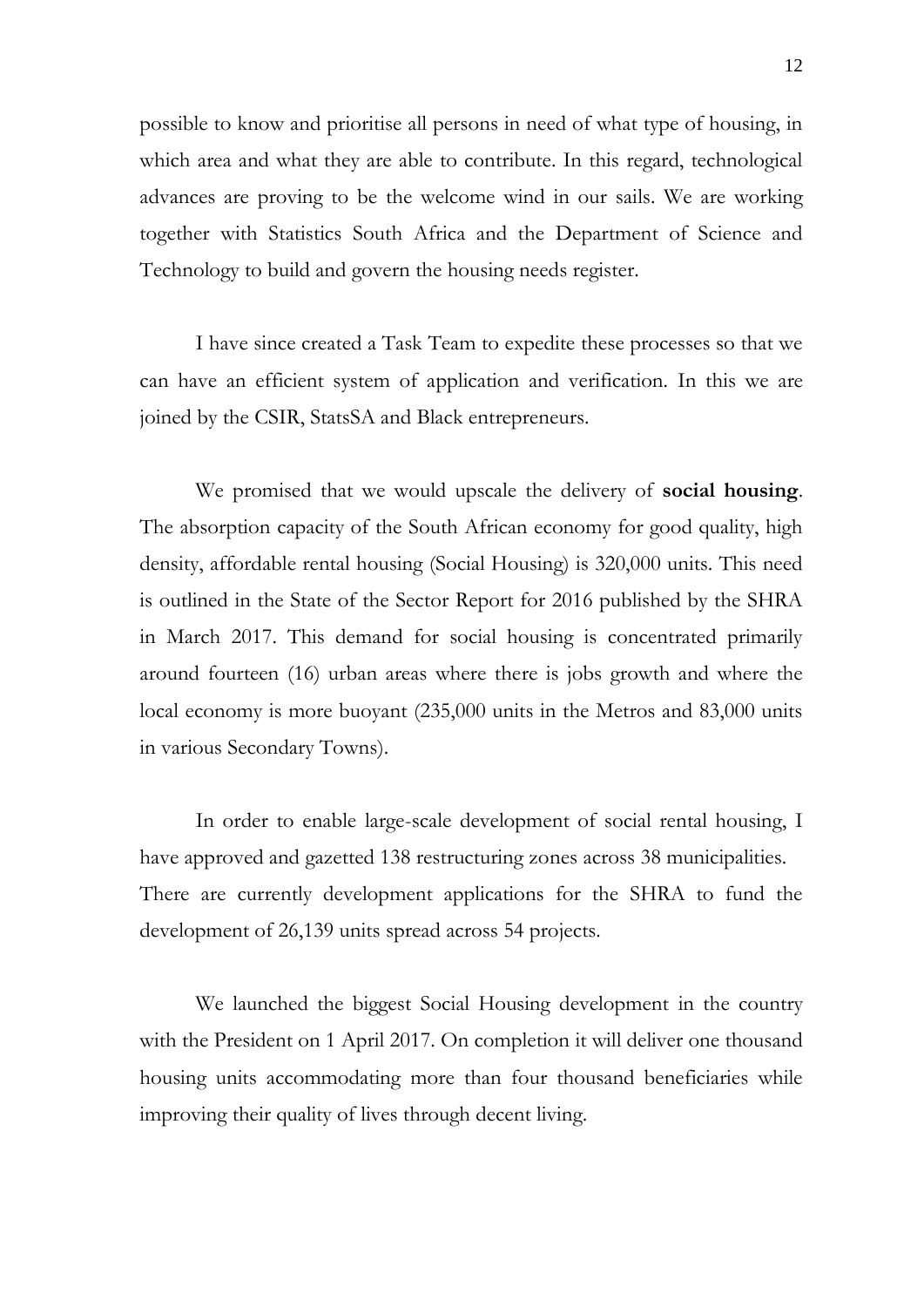On our **title deeds backlog**, a Ministerial Task Team of conveyancers and social mediators has been established to take over the project that had been transferred to the EAAB to clear the backlog. The provinces will deal with their current backlog, which is post 2014 and ensure that going forward the title deeds are processed on an ongoing basis. By the end of our term, no "happy letter" will be necessary. Title deeds will be handed out when houses are handed over.

Clearing the title deed backlog will stop the informal transaction of houses given as an asset in our poverty alleviation strategies. The result is a situation where in the past the absence of this resulted in the unregulated sale of houses. That has left us in a situation where houses meant for the alleviation of poverty of South Africans are now increasingly occupied by foreign nationals, creating distrust and alienation as opposed to creating integration.

From a municipal perspective, ownership obliges the owner to pay property rates and service charges for services received thereby contributing to the municipality's ongoing sustainability. The responsibilities that come with formal ownership include paying the rates, where applicable, paying for services, maintaining the house and the plot, being considerate of neighbours, and ensuring that if the house is sold or if the owner dies, that the property is transferred to the next owner.

A Framework Agreement on the Establishment of a **Government Employees Housing Scheme** was signed in the Public Service Coordinating Bargaining Council under Resolution 7 of 2015 on 27 May 2015. The ultimate goal of the GEHS is to assist government employees to own homes. Accordingly, the GEHS seeks to realise the following objectives: Support,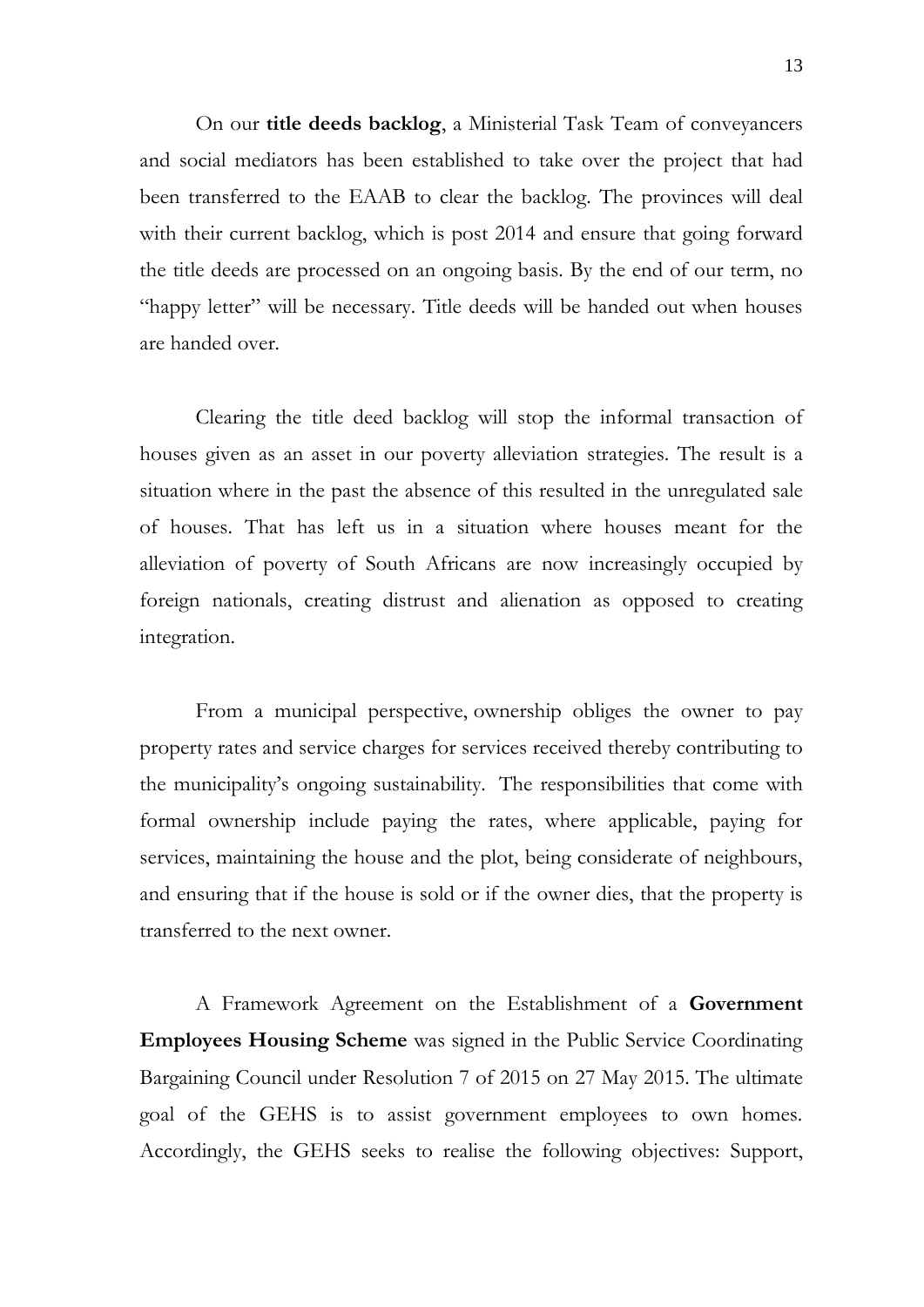educate and advise employees on housing options and opportunities; access to and purchase of houses on affordable terms; access to affordable housing finance including loans; and assist employees, and in some cases Departments, in rental housing solutions

The delay in fully implementing the scheme as agreed with Labour is regrettable. We would want to find common ground with the Unions and go past their frustrations as we implement this housing scheme that sets a benchmark in meeting employee housing needs.

Honourable Members, we must accept that there will always be pressure on the resources available to us to undertake the work before us. This propels us to seek greater efficiency and prudence in the use of allocated resources.

For the financial year 2017/18, the total budget available for the human settlements portfolio is R33.4 billion. I am certain Honourable members can appreciate that the budget available pales in comparison to the scale of the much needed human settlements interventions we seek to implement. We are therefore more determined to ensure that we create the necessary environment and shared understanding to blend public sector human settlements funding with private sector funding and investments.

The achievements of this department are enormous, even if I have to say it myself. These are too many to enumerate them now, but we'll package them in the form of a journal, so that there is a record of what this government has achieved in this sphere. To sum up our successes, our daily rate is truly amazing, measuring that we build 1 200 houses per day over 23 years, which means for every shack built, we have built ten houses. It is an amazing feat. But some of our successes are undermined by our people who